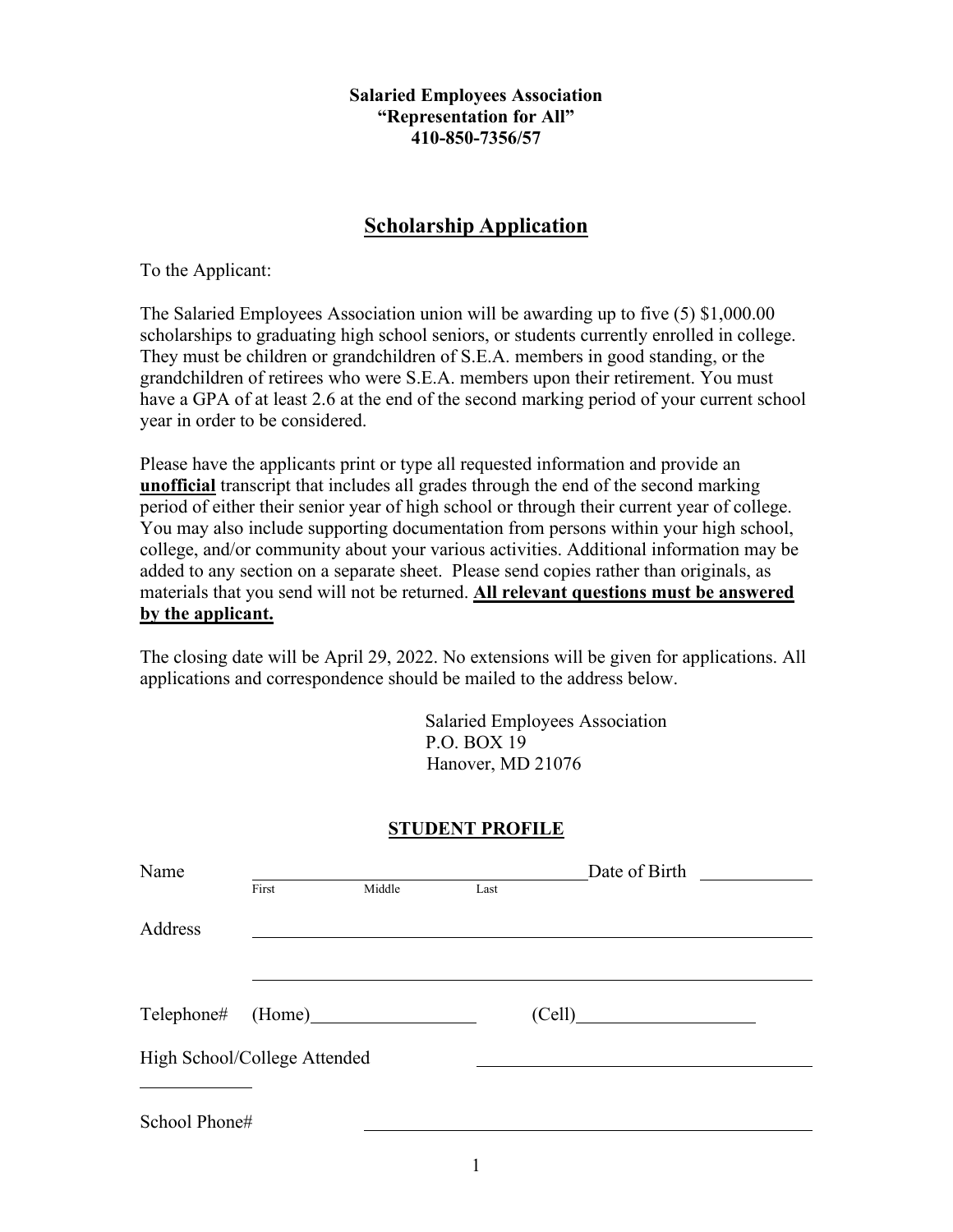# **Sponsor Information**

| <b>Sponsor Name</b>                                                                         |          |                                                           |              |  |  |
|---------------------------------------------------------------------------------------------|----------|-----------------------------------------------------------|--------------|--|--|
| Last<br>(Current S.E.A. Member or Retiree)                                                  |          | First                                                     | MI.          |  |  |
|                                                                                             |          |                                                           |              |  |  |
| <b>Current Position Title or Retirement Date</b>                                            |          |                                                           |              |  |  |
|                                                                                             |          |                                                           |              |  |  |
|                                                                                             |          | <b>Academic Record</b><br>(Provide Unofficial Transcript) |              |  |  |
| Grade Point Average _________________Class Rank                                             |          |                                                           |              |  |  |
| Number in Class                                                                             |          |                                                           |              |  |  |
| Date Information Compiled                                                                   |          |                                                           |              |  |  |
|                                                                                             |          |                                                           |              |  |  |
|                                                                                             |          | <b>School Activities</b>                                  |              |  |  |
| List your school activities (clubs, leadership positions, committees, band, yearbook, etc.) |          |                                                           |              |  |  |
| <b>Activity</b>                                                                             | Position |                                                           | <b>Dates</b> |  |  |
|                                                                                             |          |                                                           |              |  |  |
|                                                                                             |          |                                                           |              |  |  |
|                                                                                             |          |                                                           |              |  |  |
|                                                                                             |          |                                                           |              |  |  |
|                                                                                             |          |                                                           |              |  |  |
|                                                                                             |          |                                                           |              |  |  |
|                                                                                             |          |                                                           |              |  |  |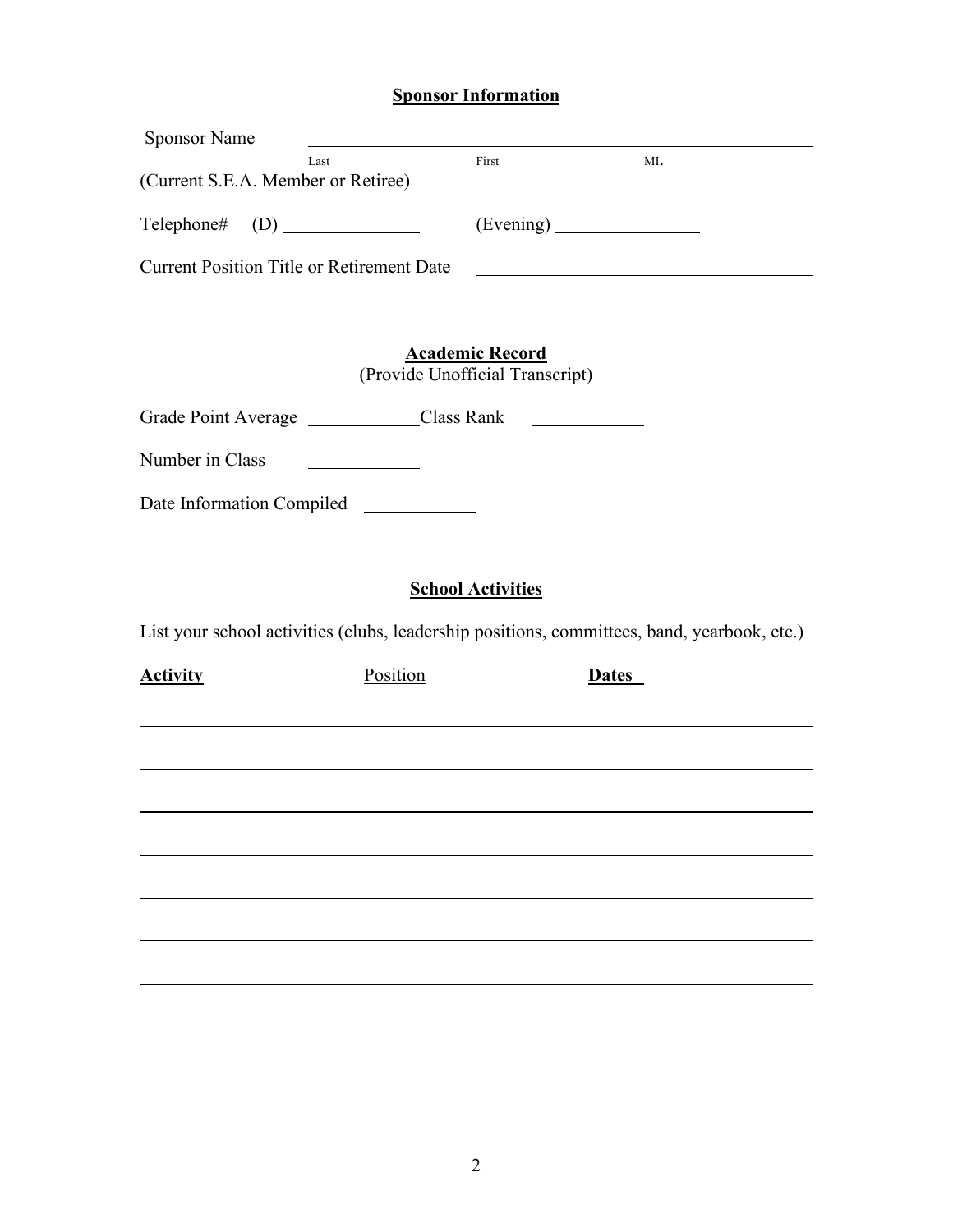# **Athletics**

List all School Sports Teams, Intramural Teams or Community Teams.

| <b>Team Name/Sport</b> | <b>Position</b>                                     | <b>Date</b> |
|------------------------|-----------------------------------------------------|-------------|
|                        |                                                     |             |
|                        |                                                     |             |
|                        |                                                     |             |
|                        |                                                     |             |
|                        |                                                     |             |
|                        |                                                     |             |
|                        |                                                     |             |
|                        |                                                     |             |
|                        | <b>Awards, Certificates, Letters of Recognition</b> |             |

List all High School/College or Community Awards, Certificates and Letters of Recognition that you have received in school or in the community.

**Type From whom?**